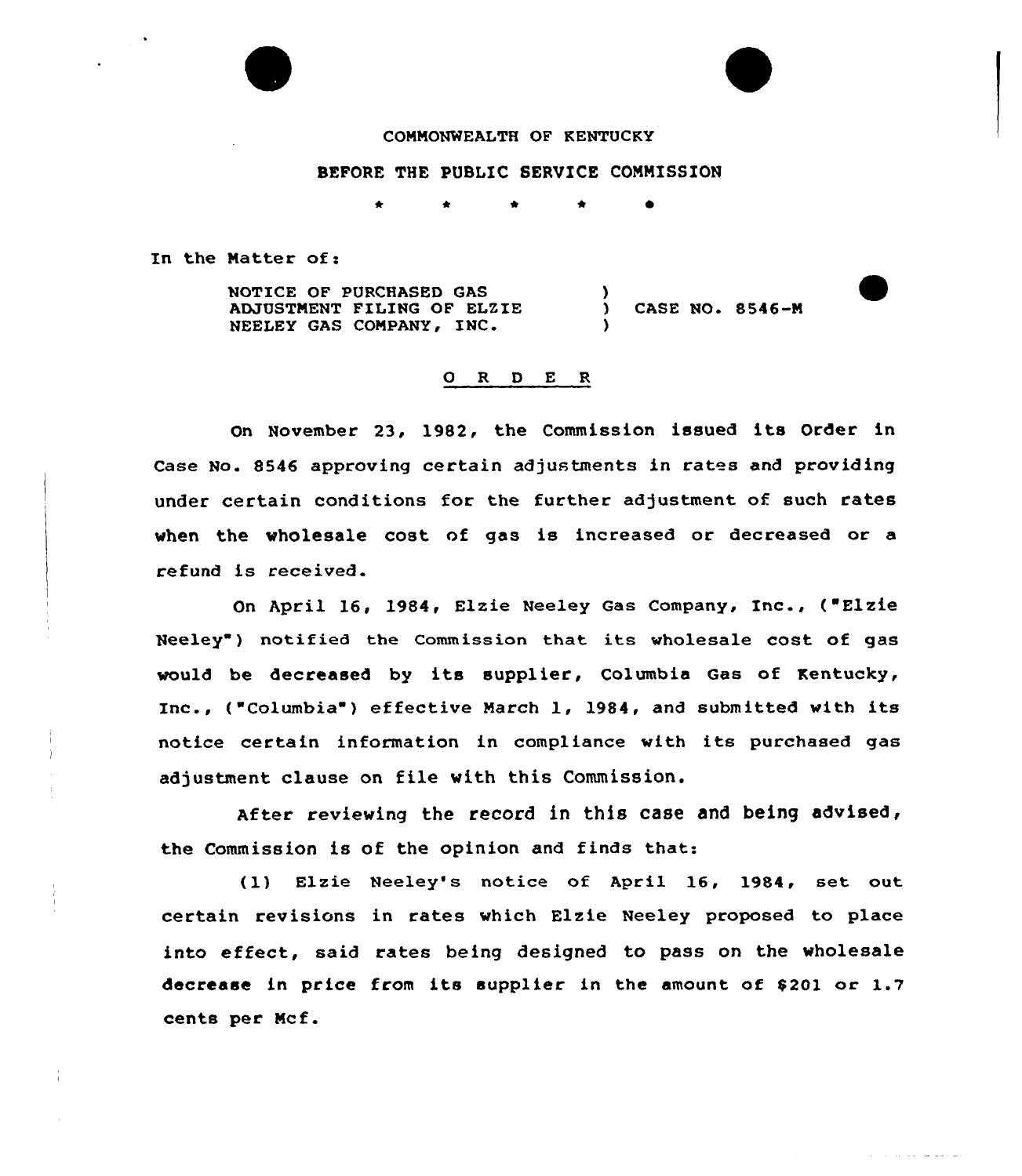(2) On April 12, 1984, Columbia notified Elzie Neeley of a decrease in the wholesale cost of gas effective March 1, 1984.

{3) Due to the retroactive nature of Columbia's decrease, Elzie Neeley should report to the Commission any excess revenues collected during the period from March 1, 1984, to the date the proposed rates are implemented, along with a plan to refund any excess collections to its customers.

(4) Elzie Neeley's adjustment in rates under the purchased gas adjustment provisions approved by the Commission in its Order in Case No. 8546 dated November 23, 1982, is fair, just and reasonable and in the public interest and should be effective with gas supplied on and after March 1, 1984.

IT IS THEREFORE ORDERED that the rates in the Appendix to this Order be and they hereby are authorized effective with gas supplied on and after March 1, 1984.

IT IS FURTHER ORDERED that within 30 days of the date of this Order Elzie Neeley shall report to the Commission any excess revenues collected from N{arch 1, 1984, to the date the proposed rates are implemented, along with a plan to refund any excess collections to its customers.

IT IS FURTHER ORDERED that within 30 days of the date of this Order Elzie Neeley shell file with this Commission its revised tariffs setting out the rates authorized herein.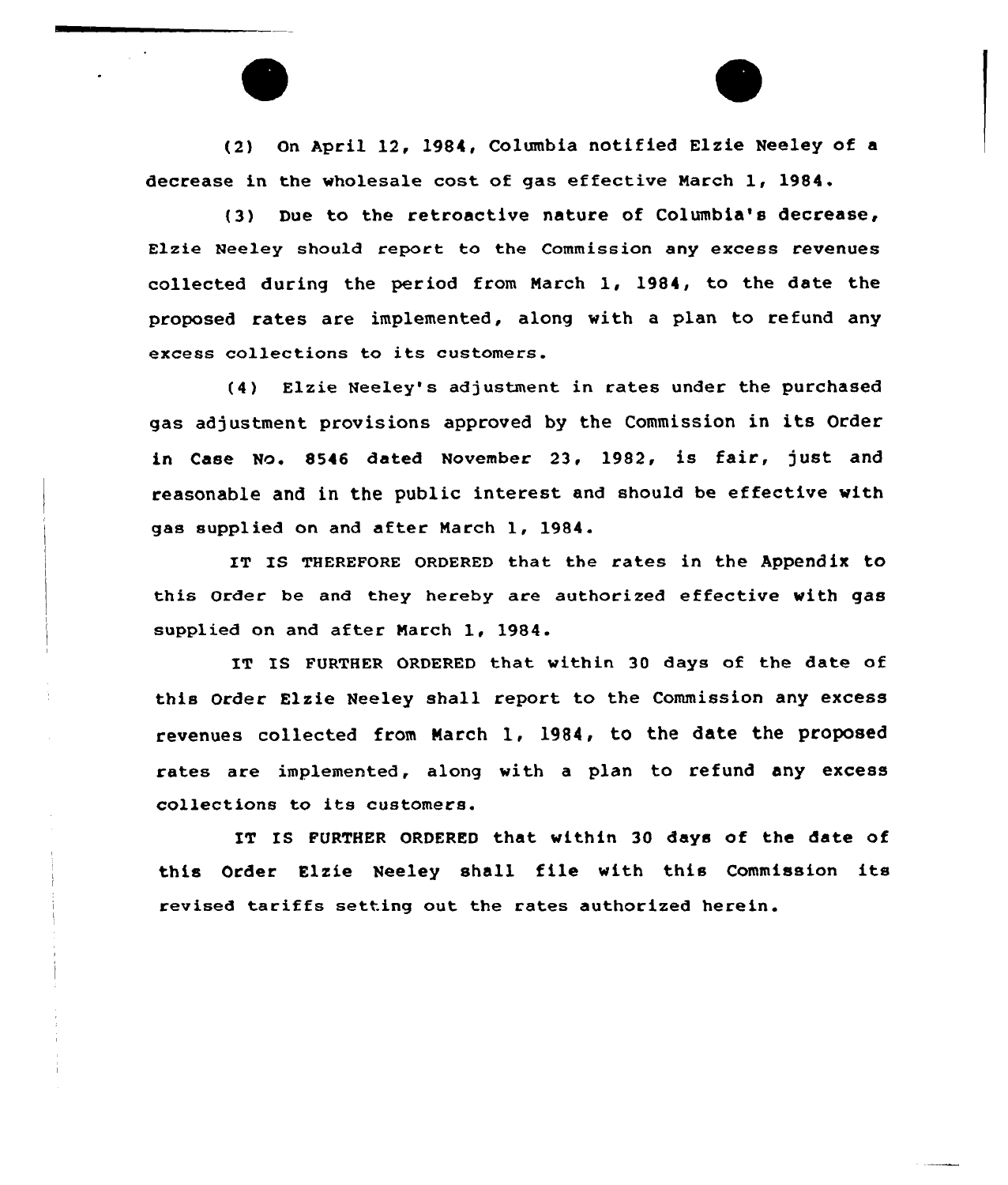

 $\sim$   $^{\circ}$ 



Done at Frankfort, Kentucky, this 7th day of Nay, 1984.

PUBLIC SERVICE COMMISSION

<u>sull</u> Chairman Vice Chairman / <u>W</u>GAL Commissioner

ATTEST:

Secretary